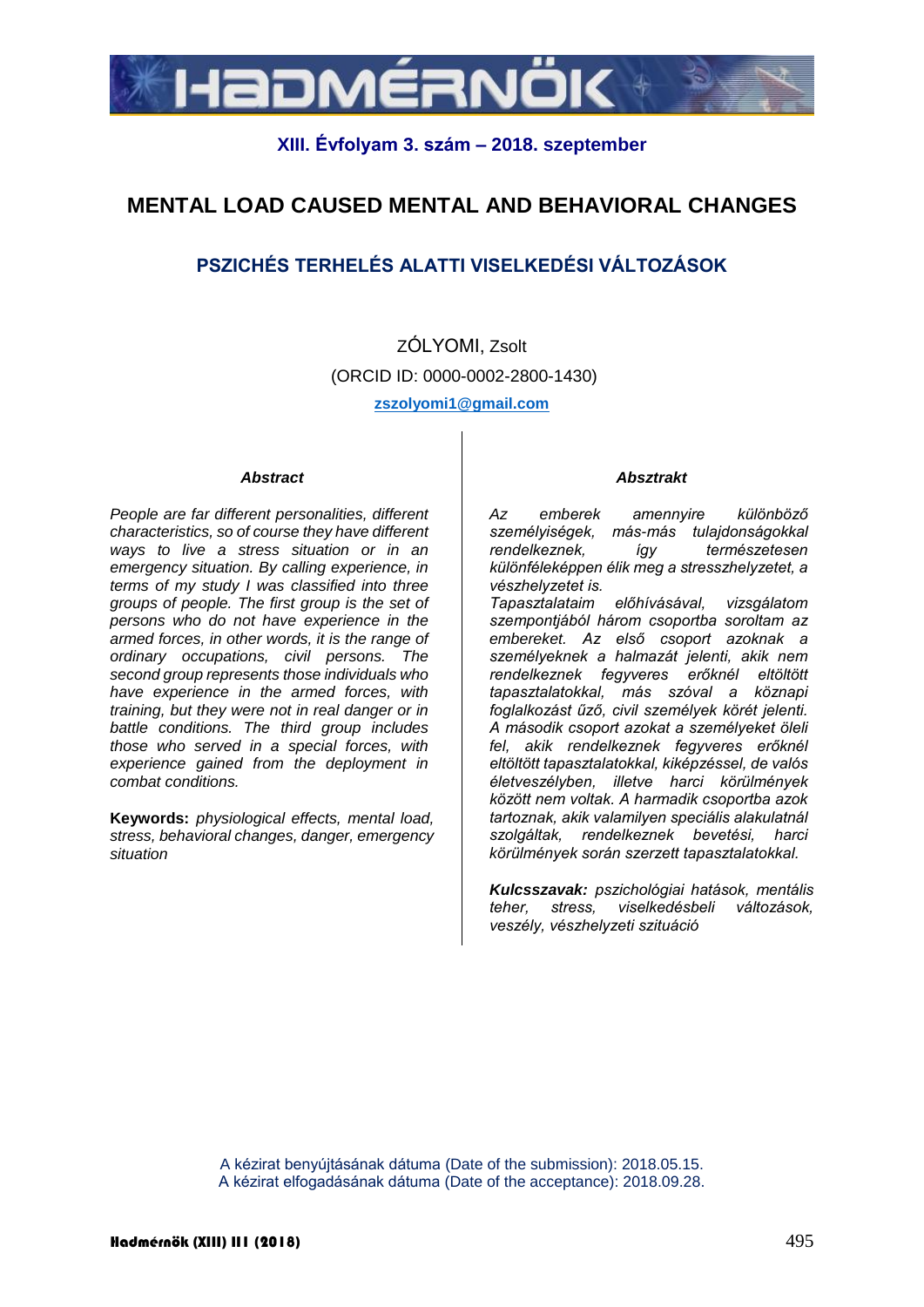## **INTRODUCTION**

Some of the people believes they can handle stress situations with adequate behavior, others thinks they would fail during a serious stress event. The real situation can be different or moreover opposite of their believes. Someone thinks he/she would able to direct people during an emergency situation, other ones would need direction from someone. According to some opinion we can predict the likelihood how the people will cope with extreme stress situations. According to my observations and experiences it is not completely possible to modelling the real life threatening situations in advance so it is not possible to forecast who will act and how, who will win who will fail. That measurement can work in the real life threatening situation only.

People are far different personalities, different characteristics, so of course they have different ways to live a stress situation or in an emergency situation. By calling experience, in terms of my study I was classified into three groups of people. The first group is the set of persons who do not have experience in the armed forces, in other words, it is the range of ordinary occupations, civil persons. The second group represents those individuals who have experience in the armed forces, with training, but they were not in real danger or in battle conditions. The third group includes those who served in a special forces, with experience gained from the deployment in combat conditions.

## **MENTAL LOAD CAUSED MENTAL AND BEHAVIORAL CHANGES**

The first group, that is, with no experience in the military or police forces, are civilians. Fortunately there is not any or only very rarely nowadays a crisis situation where their lives may be in danger. Most of them may experience that feature in traffic accidents only. The smaller bumper to bumber accidents are stressful, but very fast therefore, psychological and behavioral changes in this kind of crisis situations does not occur. People get a little scared, then calm down after the event, they are glad that escaped the incident relatively easy. The more serious potential deaths or more deaths ending accidents also take place very quickly, if goodpass solution has been chosen by the driver, and he was lucky, then he/she could survive the accident if the wrong solution has been chosen and had no luck, then he/she may lose his/her life unfortunately. In these cases, the physiological effects of an emergency situation has developed over tenths of seconds, by loss of consciousness or death to an end immediately. [1]

The same characteristic of this group, if they become a subject of threat or violence, most of them are getting in panic, unable to think and act normally, the fear and dread completely overwhelmed their personality. They can not act and the received instructions are not able to grasp and execute. Accordint to my experience, their proportion is around 70% of the entire population.

During the raid of dangerous, armed criminals often happened that the arrested person was in so deep panick to urinate and / or defecate as he was not able to control himself, they were unable to hold back.

My experience shows within this group with missing military or police background, about 20% of the people, can be made according to the number of people who can be directed and the instructions, with some help enforced. E.g.: sit there, go there, do this or that, etc.

Based on my observations approximetely only 10% of the proportion of people who is in a panic situation did not get panic, but immediately focusing on the search for a solution on how to get out from the crisis situation, assess how can find escape routes, and what kind of opportunities are there. That person can effectively be thinking, making quick decisions, has the ability to weigh and choose the most effective solution, and to achieve this goal is the best strategic and tactical path method to figure out, laid out, and act accordingly.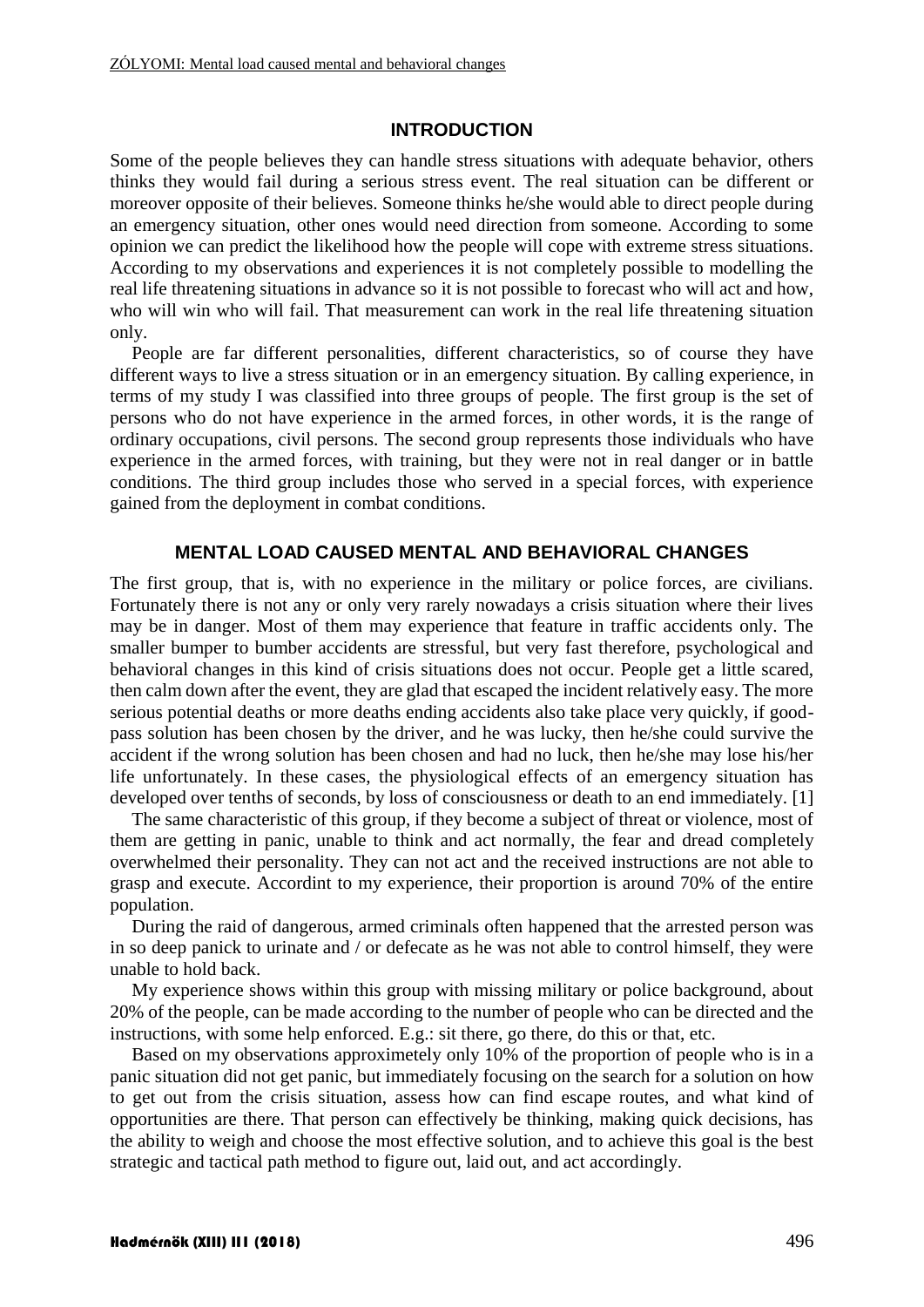In a rapid course of emergency situation when a few seconds only available to detect the situation, bypass and getaway, solutions with the least possible damage for reflection and execute the best possible solution then almost any organ emergency mode supports us the greatest possible performance for all mental and physical peak power of order.

In this moment we are a couple of incredible mental and physical efforts are able, when the time changes us, that our perceptions of time. We feel as if little had expanded the time had slowed down the happenings around us and we were given time to think through a lot more things, more things were perceived as normal, non-crisis state of our loads.

The second group is different from the first, that they have some level of training and experience, he spent the armed forces, in compliance with the basic psychological tests and inspections. My assessment point of view, they have already provided selectively on a higher level group, but my observations shows that there is no significant difference between the first and second groups experiencing life-threatening capabilities. [2]

In support to my opinion, I want to present two events. In both cases happened in the United Nations police and military peacekeeping mission, the first in Cambodia, in May 1993, the second in Angola in the spring of 1996.

The first case aimed at police officers who were my colleagues in a nearby Vietnamese border, Cambodian village in the jungle. One was a black African, the other came from a Maghreb country. There were tropical climate with almost 100% humidity, than the local population almost everyone has a weapon, usually AK-47, drugs, smuggling, shootings continuous have been heard and the active presence of the Khmer Rouges was characterized that period at the time.

During the elections in each of us (Police Observers) had to move out to a polling point for six days and there to keep watch over the elections in peace and security. The two colleagues reported sick, one with a neck ache the other one was complaining about general malaise and they traveled to the capital city to Phnom Phen where UN had the German field hospital for examination, so they could not participate in the ensuring of the election unfortunately. [3]

After the election, which would otherwise have taken place without any security issue in our district that two colleagues have arrived back in our village and dressed in bullet-proof vests and helmets, with a cambodian interpreter using one of our off road truck raced up and down the village to boundless relief, and thus raise concerns without any atrocity.

The local residents, has only just jumped away from them, but they confronted by a cambodian military jeep and the cambodian soldiers were forced to pull off the road.

The souting teenage soldiers jumped off their jeep, captured the cheerful team on the way when they turned backage from the end of the round cheerful team that saw the barricade of armed soldiers, they tried to turn back, but then they saw that the back is caught around them. Then they left behind the car and the interpreter, they jumped into the lush vegetation along the road and fled by running rushing till the first UN-inhabited house, which was 3-400 meters away. Then I arrived with one of my colleauge to the scene by driving our off-road car and I saw the following. They car was standing across of the middle of the road with open doors, beside of it was standing our sobbing and frightened interpreter, a number of armed soldiers in front of us. We could see the soldiers behind in the rearview mirror each other was using the back sides of the trees as a shelter, then a soldier jumped in front of my car who was shouting with us like hell by shaking a machine gun with his finger on the trigger of the gun. While he was shaking the machine gun, my Asian companion slide down on the seat as far as he could to take advantage of the engine cover. By holding my both hands in the air I signaled that I do not have a weapon and after they opened my door and took me out, I called the interpreter by shouting and asked him what happened and what the soldiers want. It was difficult to understand him, because the soldiers were still shouting with us and the interpreter was heavily sobbing, they wanted us to bring the people here, who pushed them out of the way and handing our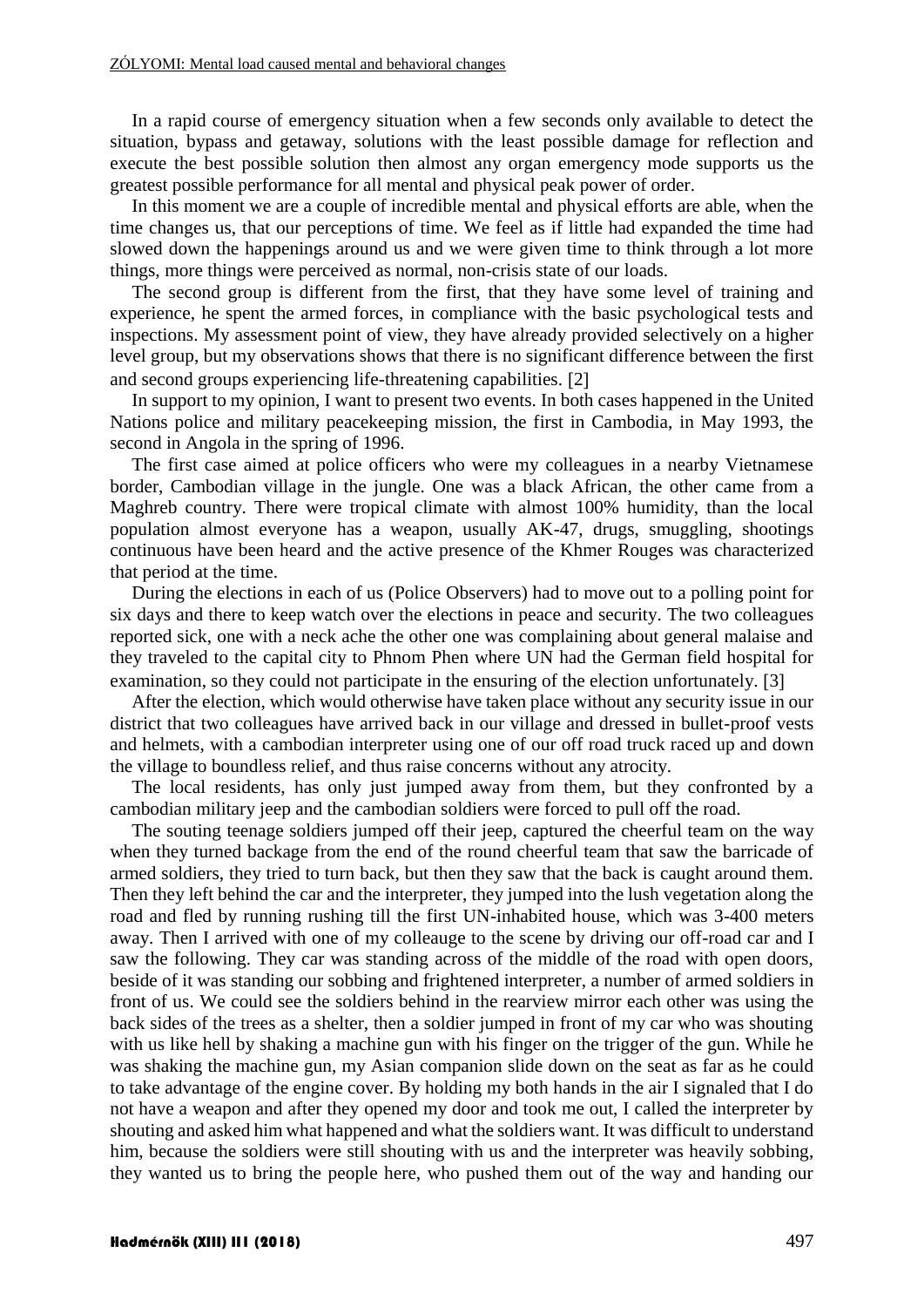officers over for them. I still held my hands in the air and tried to calm the soldiers down through the interpreter, I said we fulfill all their wishes, just let us leave the site and I will bring the Africans colleagues back. They partially accepted my term I could leave the site by my car, but only me, alone and they kept back my Asian colleague and the interpreter. I promised to my colleagues I will be back with our UN colleagues for help, I saw the fear in their eyes, but I tried to encourage them. I was afraid that one of the overheated solders was losing his selfcontrol and shoot after me, but fortunately it did not happen. I reached the house within two minutes, where our European commander already was there with some of our officers and the two perpetrators too. For the sake of our subject, it was interesting that both of them had lost all their equipment during their escape but even had their boots left, one of them because of comforts aspect never put on his boots adequately, did not ever thight his shoestring and the other one was wearing a zippered ankle boots authorized in his own country. They were so frightened that they could not coordinate their movements, their body were twitching, where they moved, especially with their heads rotating right and left, but their eyes were the most talkative, they could not look at anyone and nothing, their eyes glimpsed in the distance, or moved quickly in disorder. They were completely drenched in sweat and had a terrible odor, and their sweat was more pervasive and more unbearable than usual. We have taken several measures, after talking to the commander in private, outlining the possibility of not returning to the scene with the Africans colleagues, we can expect that they will attack us at night. We reported to the UN military observers who arrived at the scene armed and the command of the Cambodian soldiers to disarm their people when they reported this to us, we have been started only after to go to the scene. We did not succeed in convincing our African collegau that he had to go back and reconcile, he was just saying he did not go anywhere, so we managed to get him into the car with high physical efforts. While we were approaching to the scene, we had to hold him back with almost superhuman powers to avoid he do not get rid of it. On reaching the scene, we saw that the Cambodian command arrived and disarmed its men, and the UN armed military observers have already protected the scene. We listened to the complaints, promised that no more similar cases would occur, and then with a handshake they wanted to seal the peaceful closure of the case. The African did not want to get out of the car and shake hands with the insulted soldiers, who was half the size of my nearly two-meter-tall colleague. We could only solve this by holding his hands with two of us, but as if he was shaking like hit by electricity when his hand came to the hands of the Cambodian soldier. Probably because of this peacemaking action, we have not been attacked by the Cambodian offended soldiers. Both colleagues had been removed from our duty station/willage on the same day, and they were repatriated to their home countries and the mission ended for them. To sum up, the fact that the two colleagues were members of armed forces, went through some sort of psychological screening, armed training, do not yet say that they were able to withstand the psychic load in a hostile confrontation or in this kind of similar situation. Especially it was the worse as they caused themselves that hostile situation which lead them into panic. Almost the same reaction were demonstrated by them that the majority of the first group had not been able to withstand the psychhic load, the life danger. Instead of all sorts of rational solutions, only the rushing escape was carried out, even without thinking or helping each other, individually, separately. The aforementioned physiological changes, powerful sweating, trembling with fear, "like an animal forced in the corner", superficial breathing, and dread decreased just even hours later.

The second case happened a few years later in a remote small village in Angola. Where half a dozen of us were serving half-police, half-military observers, representing all sorts of nations and continents. The country was still opposed by the government, the FAA and the insurgents, UNITA, a cease-fire was in place, in principle there were no major battles, only minor raids, the country was divided into two parts, but these were not contiguous areas but sporadically were located. The willage where our teamsite was located was under the control of the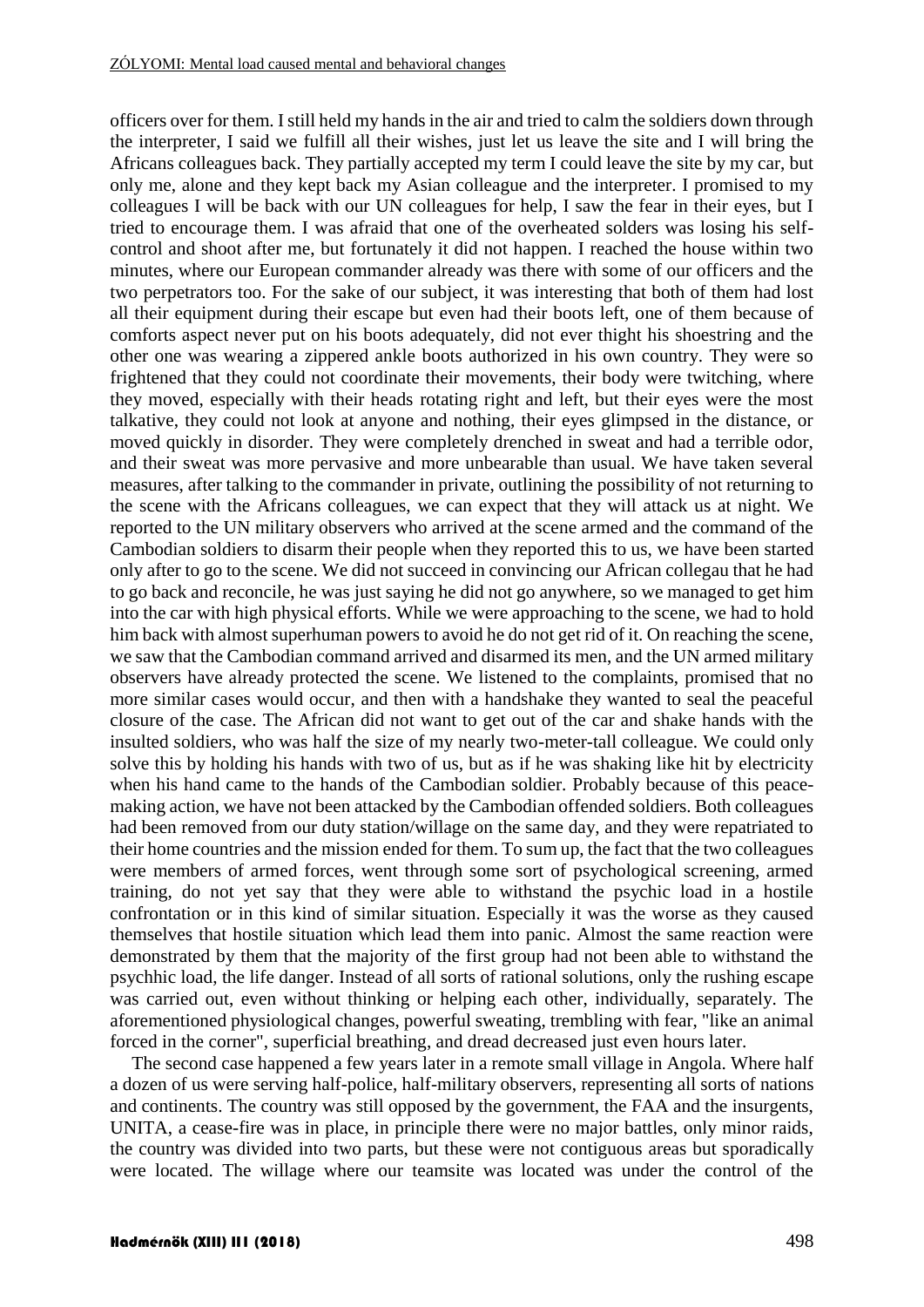government, but around us about 10 kms UNITA were controlling. Everything was undermining, the roads and the fields, every day we heard more explosions, local residents were starving. The supply can arrived by a small aircraft two-weekly from our UN regional center, but when the weather was unfavorable, it happened several times that the flight had been missed. Sometimes we were suffering missing supply of food, fuel, etc. for weeks or month. Under these circumstances, we were only able to investigate cases, like attacks each other camps, willages in the direction of the others hinterland, when a liaison officer entered our offroad vehicle and he showed the way, he knew where the minefields they were deployed. Those who did not go out for this kind of investigations stayed at home as a duty and emergency officer at the radio. In the evening at six o'clock the darkness comes with malaria mosquitoes, only one sollution was existed real protected place was to go to bed under the mosquito net. The continual emergency, the hardship and the terrible monotony of the months have overturned the nerves of several colleagues, the lucky ones have been relocated or left for leave. Unfortunately, a less fortunate European, middle age military officer could not cope with everyday tension and monotony. First of all, he did not dare to get out of the house, or to go out to patrol, or investigate a minor attack, he was unable to occupy himself by next to the duty radio or in his room, did not read, did not listen music, did not do sport exercises. He became more and more silent, locked inside him, and for days she sat with his face supported by two of his hands at the radio table. We tried to help him, but panic and anxiety were so overwhelming of him that all of our attempts failed and we needed to requested a medical evacuation for him by a helicopter rescue. [4]

Later, I heard that he had been repatriated in his home country and discharged from army on medical reason as he was mentally collapsed. In this case, he had not manage the impacts of a significant, sudden panic, but a small, continuous psychic load over a long period caused the colleague to have been unable to process the tension, he was constantly in fear and panic, and this constant psychological burden had disrupted the mental harmony of him, which made him unable to act and work.

The third group was observed by me from inside during a decade as I was serving for special counter-terrorist unit. To select members of the elite team, a very wide-ranging multi stage filtering system was established, the details of which would not be outlined right now. From my point of view, it is important to have a very strict, psychological screening of candidates for IQ, Rorschach, CPI, attention, etc. tests, and, in the mirror of the results an interview with a qualified psychologist was also carried out. Based on these measuring procedures, a profound, complete psychological picture could be gained from the candidate. Of all the entrance examinations or tests, the psychological examination was the one in which most applicants did not meet their proportions. We can conclude that those tests were carried out with the right rigor, since that was the one among of these examinations as the majority of the staff was afraid the most. But it was not just an access condition to get into the unit, but the quarterly psychological examinations were also part of the screening of the active unit members. So, each physical, sports, strategic, tactical, shooting, and so on exams had to comply and also with psychological examinations. 5

### **SUMMARY**

According to my opinion, based on my observations, with a rather in-depth and wide-ranging psychological test, greater deviances or lack of competence could be demonstrated, but it is not completely possible to detect how the individual would bear the psychic burdens in sharp, hostile situations during the deployments. The ability to live a life-threat can only be felt in lifethreatening experience situations. We can get approximate information with tests and situational exercises about how the individual is likely to perform and behave but close to reality